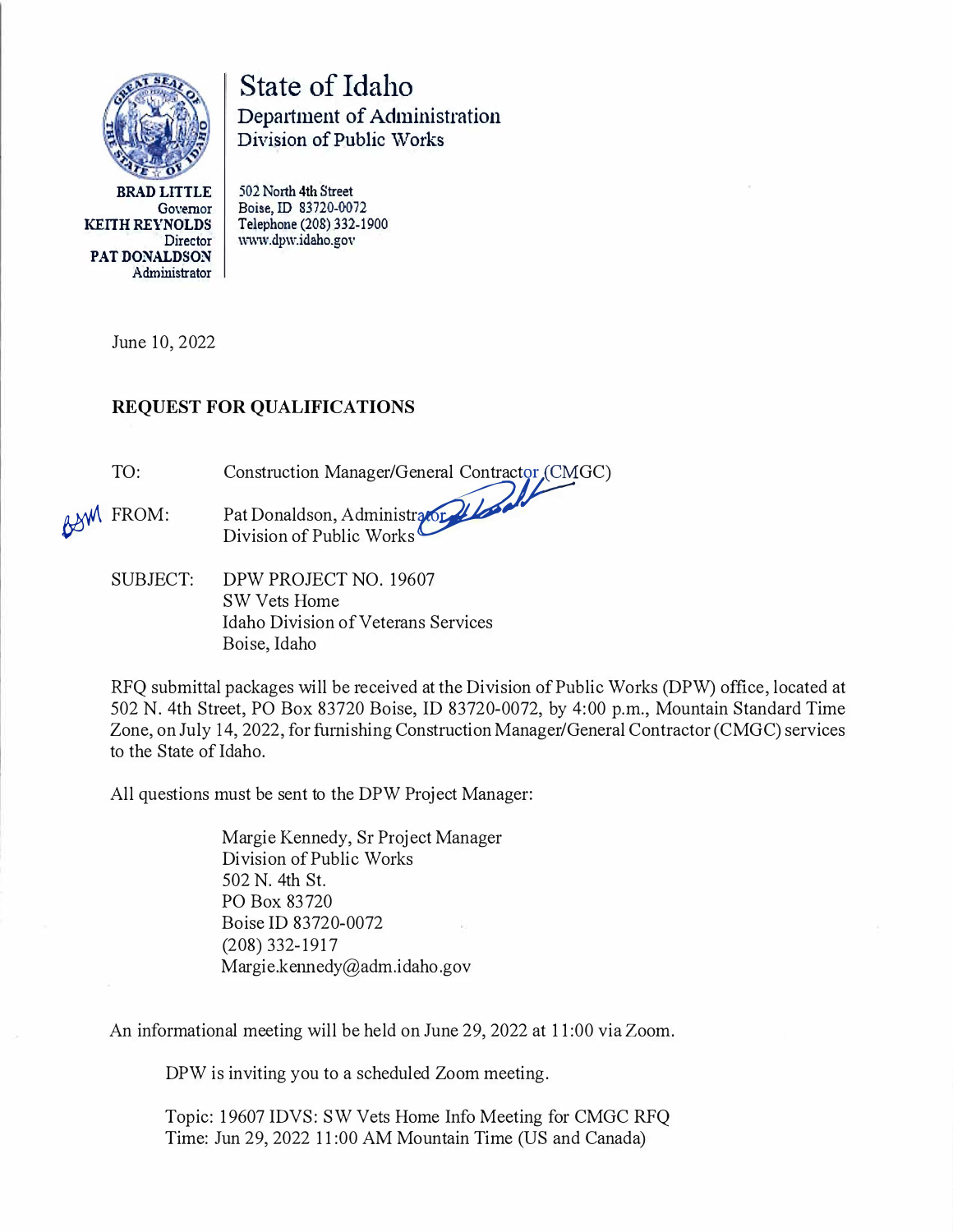Join Zoom Meeting https://us02web.zoom.us/j/89412320777? pw[d=dHRSZk5ER1N0SjdqRS90QWQ2TDBjdz 09](https://us02web.zoom.us/j/89412320777?pwd=dHRSZk5ER1N0SjdqRS90QWQ2TDBjdz 09)

Meeting ID: 894 1232 0777 Passcode: 450782

Dial by your location + 1 346 248 7799 US (Houston) + 1 669 900 9128 US (San Jose) + 1 253 215 8782 US (Tacoma) + 1 312 626 6799 US (Chicago) + 1 646 558 8656 US (New York) +1 301 715 8592 US (Washington DC) Meeting ID: 894 1232 0777 Passcode: 450782 Find your local number: https://us02web.zoom.us/u/kpOPvcTqi

Modifications (addenda) to this RFQ, if any, will be posted on the Division of Public Works web page at https://dpw.idaho.gov/professional-services/. It is recommended that responders to this RFQ check this page prior to making their submittal.

Funding for the project is from the State. The Division of Public Works (DPW) will administer the project according to the terms and conditions of the award, State laws and guidelines. The CM/GC will receive general instructions through the State. An Owner's Representative will be assigned to serve as project manager and liaison between the Department of Administration, the Agency, and the CM/GC.

The CM/GC shall warrant the following: not knowingly hire or engage any illegal aliens or persons not authorized to work in the United States as required by Title 67, Chapter 79, Idaho Code. The CM/GC shall take steps to verify that it does not hire or engage any illegal aliens or persons not authorized to work in the United States; and that any misrepresentation in this regard or any employment of persons not authorized to work in the United States constitutes a material breach and shall be cause for the imposition of monetary penalties and/or termination of any Contract resulting from this RFQ.

### **DESCRIPTION OF PROJECT**

The scope of work includes an anticipated 5-story (165,276 sf) 152 bed Skilled Nursing Home Facility on the existing Boise Veterans Home site located in Boise, Ada County, Idaho. The building will consist of private rooms with private bathrooms within a home like environment. Each home unit will also have a shared common bathing suite, dining, living, patio and den/day area spaces. The facility will also include a common food preparation area, laundry facility, maintenance and supply areas, a covered drop off/pick-up area, and general parking space for approximately 260 vehicles. All home units will have direct access to the community center via passenger elevators. The community center includes common multi-purpose spaces, canteen/bistro, therapy, pharmacy, administration support spaces, and other common use spaces.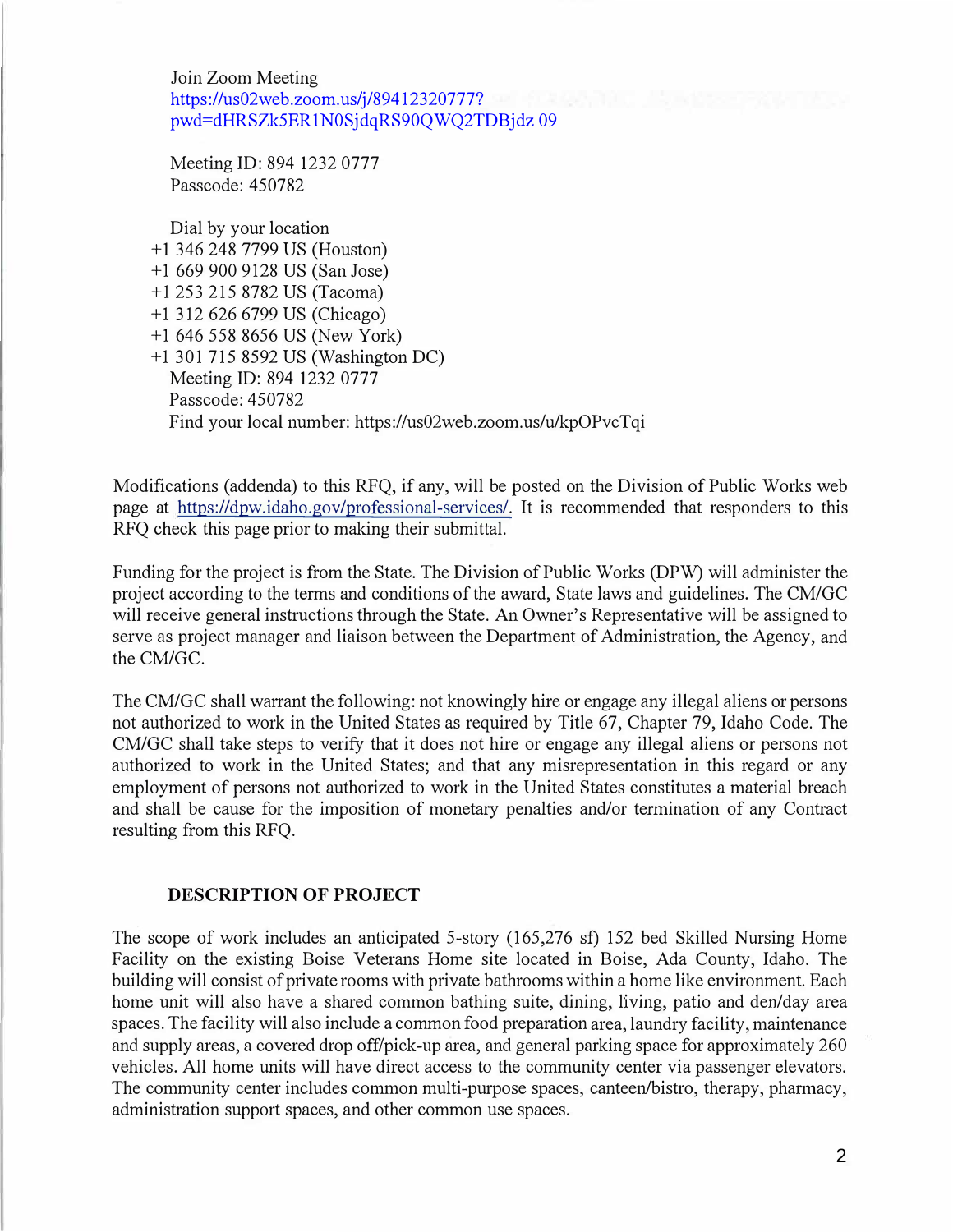It is anticipated that a portion of the existing Veterans Home will be demoed to provide adequate space for the new building. Once substantially complete, and the Owner is in full occupancy of the building, the remainder of the existing building will be demolished and at that time the remaining parking lot and sitework will be completed.

Federal Funds will be associated with this project.

Schematic Design is in progress. Construction start date is dependent on federal grant opportunity with the earliest plausible grant opportunity allowing for a schedule to commence on or about March 2024 and completion May 2026. Construction is contingent on federal grant opportunity being awarded.

### **REQUIRED SERVICES**

The State of Idaho, through the Division of Public Works is requesting proposals for Construction Manager/General Contractor Services beginning with design development phase / pre- construction services through project construction, including the one-year period of correction following project completion. The Division of Public Works and Idaho Division of Veterans Services (IDVS) are looking for a Construction Manager who will be a team player eager to work closely and in harmony with the DPW, IDVS and the Design Team.

A total project budget has been established at \$106,000,000.00 and includes fees (A/E and CM/GC), commissioning services, contingencies, tests, and other project related expenses. A construction budget has been set at \$84,000,000.00. A complete construction cost estimate and construction schedule will be required following CM/GC's review of the Design Development set of drawings and must be updated throughout the construction documents process.

The CM/GC will be required to meet as needed, but not less than twice a month, with the Owner and DPW for the purpose of providing a report regarding the previous month's progress. Such meetings will: advise the team of projected project cost and related value engineering if needed; include critical path schedules, show funds expended in the completion of the project and specific accomplislnnents related to the completion of the project.

The CM/GC shall be licensed as a Public Works Construction Manager and as a Public Works Licensed General Contractor by the State of Idaho. Firms proposing for these services shall hold and maintain a certificate of authority for providing construction management services.

The CM/GC will be required to upload all documents to DPW's Owner's web-based project management system, Projectmates. Documents may include, but are not limited to meeting minutes, sketches, diagrams, programming analysis, photographs relevant to the project, submittals, field reports, schedules, cost estimates, RFI's, close out documents, warranties, etc.

The CM/GC in conjunction with the design team shall keep in mind that during all phases, code compliance, energy efficiency, and building maintenance concerns should be incorporated into the design.

The CM/GC will be required to provide payment and performance bond or bonds in the amount of the total construction management contract.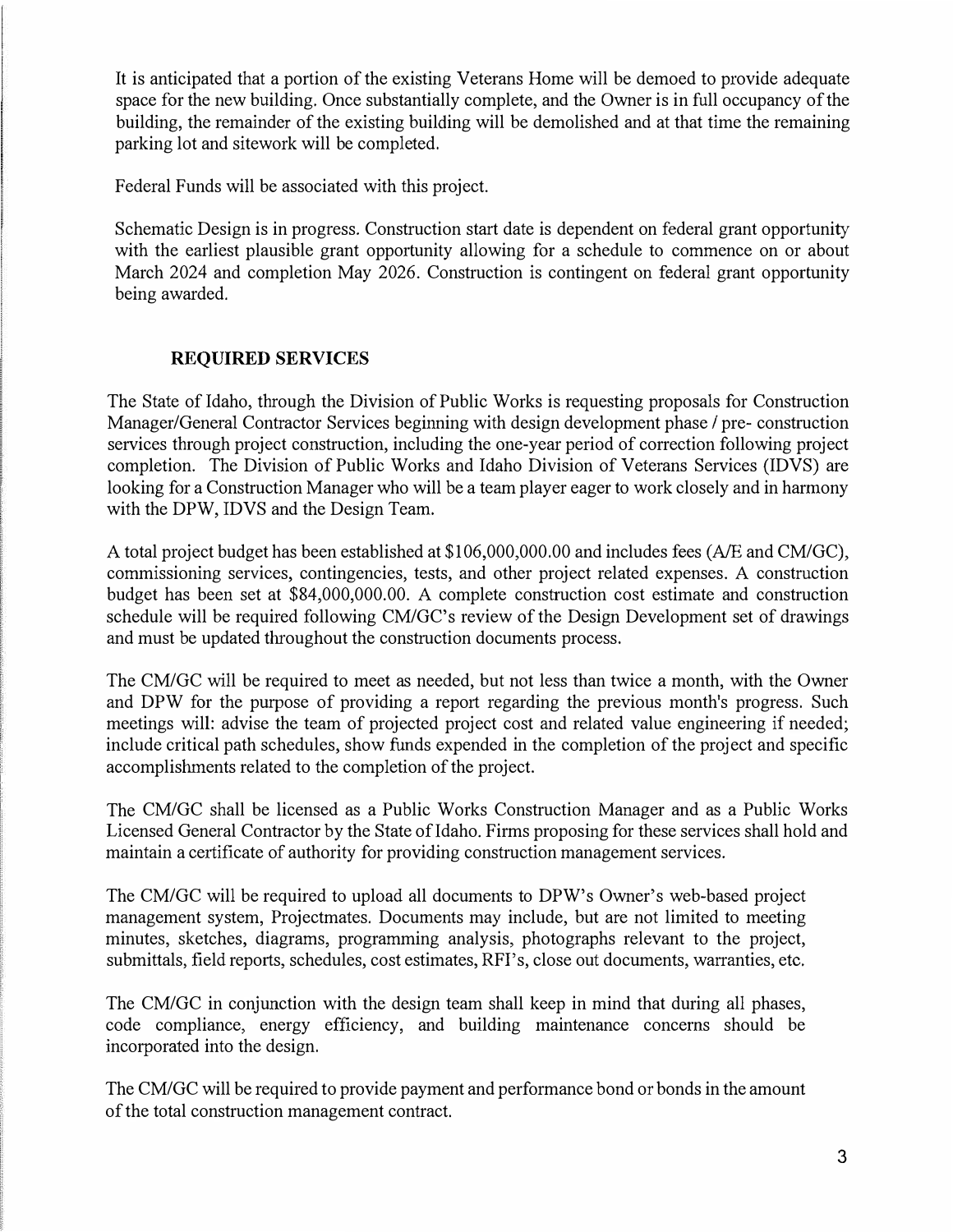### **PROPOSAL CONTENT**

A. **Basic Qualifications:** Provide basic data relative to CM/GC team size, history, personnel, special expertise, resources available to meet the project schedule, and general information. Individual resumes, awards, associations, etc., may be included.

Provide information that validates the CM/GC has had at least IO years or more of successful experience in commercial construction and construction management, which includes preconstruction during the design phases and construction phase with experience of multistory construction in Boise.

The Division of Public Works reserves the right to investigate and confirm the proposer's financial responsibility. This may include financial statements, bank references and interviews with past consultants, employees, and creditors. Unfavorable responses to these investigations are grounds for rejection of proposal.

**B. Specific Qualifications:** List the actual team expected to accomplish the work. Describe who will perform the various tasks, the amount of their involvement and responsibilities, their qualifications, and relevant special expertise. In addition, provide the following:

I. List the most recently completed project as a CM/GC. Name the project, the Owner, the Architect, and the cost of construction.

2. List all current relevant projects including name of the Owner, Architect, construction delivery method, and total of expected construction costs. List projects with experience in nursing homes/and/or hospital construction (preferred experience constructing other state veteran's homes under the federal grant construction process.)

3. List the pre-construction team and cost estimator who will provide real-time and projected costs based on market conditions, provide constructability reviews, cost control measures, budget control, risk analysis, value engineering and schedules.

**C. Approach to Project:** Based on proposer's knowledge of this project, list the CM/GC services proposed to be provided within pre-construction services. Include a statement of your approach to this specific project, including understanding of project scope and schedule, challenges and opportunities as well as alternative concepts and methods for consideration. Identify how the CM/GC will participate in value engineering and life cycle costs, as well as analyzing building systems after review of Design Development Set and into Construction Documents. Present ideas for constructability review. Identify quality control and coordination review efforts during pre-construction services.

**D. Construction Delivery:** Identify procurement management and how to address current construction environment, material / labor shortage, long lead times, etc. Discuss your procedures for quality control during construction. Explain your experience with project phasing and safety/security measures necessary with vulnerable residents living on/near construction premises. Discuss how your bid solicitation and subcontractor procurement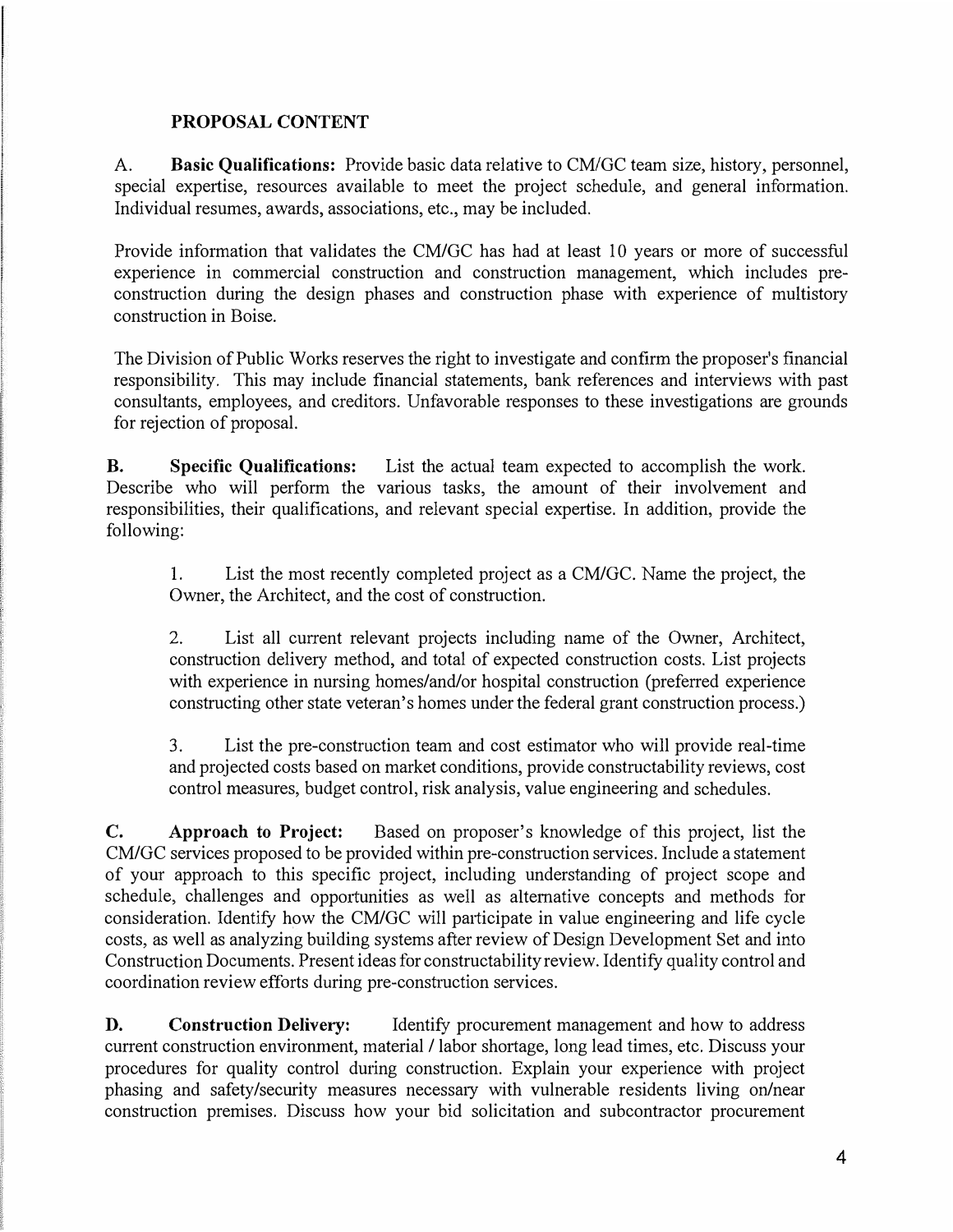process is different than other CM/GC's. Describe yonr construction management using Davis-Bacon wages.

**E.**Past Performance: Submit reference letters from prior clients or client representatives. Letters from projects listed in item B are preferable. In addition, past performance comments will be obtained from DPW and Agency staff.

**F. Examples of Work:** Project schedules, cost estimates, photographs, and applicable documents may be submitted as examples of your work. For CM/GC's who have done work for the Division of Public Works in the past ten years, a reference to the project or projects will be sufficient in lieu of examples.

**G. Format:** To assist evaluation it is desirable to format the proposal similar to the headings listed above. The proposals should be clear and to the point. Emphasis should be placed on specific qualifications of the people to actually perform the project. Performance on past projects with the State of Idaho and other clients is a highly important factor.

## **SUBMITTAL**

Submit five (5) copies of the submittal; include one USB drive containing a PDF of the submittal. In yonr SOQ cover letter, include the email address of the primary contact person; **failure to provide this information may result in the proposal being nonresponsive.** 

# **EVALUATION, FINAL RANKING, INTERVIEW PROCESS**

A selection committee consisting of two (2) persons from DPW, two (2) persons from the agency, and an independent Design Professional/Contractor will rank the submittals.

The ranking process is accomplished in two steps: 65 points for the Initial Ranking based on the written submittal, and 35 points for a Final Ranking based on an interview. Step one: the selection committee will score the written submittals based on the criteria in the Proposal Content and the top 3-5 teams will be invited for an interview. Step two: the teams invited for an interview will be given a set of questions in the interview invitation. The scores will be based on the tables below.

| <b>Initial Ranking, Written Point Scoring</b> |                                |                  |
|-----------------------------------------------|--------------------------------|------------------|
|                                               | Criteria                       | Maximum Possible |
|                                               |                                | Points           |
| A                                             | <b>Basic Qualifications</b>    | 10               |
| B                                             | <b>Specific Qualifications</b> | 10               |
| $\mathcal{C}$                                 | Approach to Project            | 10               |
| D                                             | <b>Construction Delivery</b>   | 15               |
| Ε                                             | Past Performance               |                  |
| $\mathbf{F}$                                  | Examples of Work               | 10               |
| G                                             | Format                         |                  |
| Written Total                                 |                                | 65               |